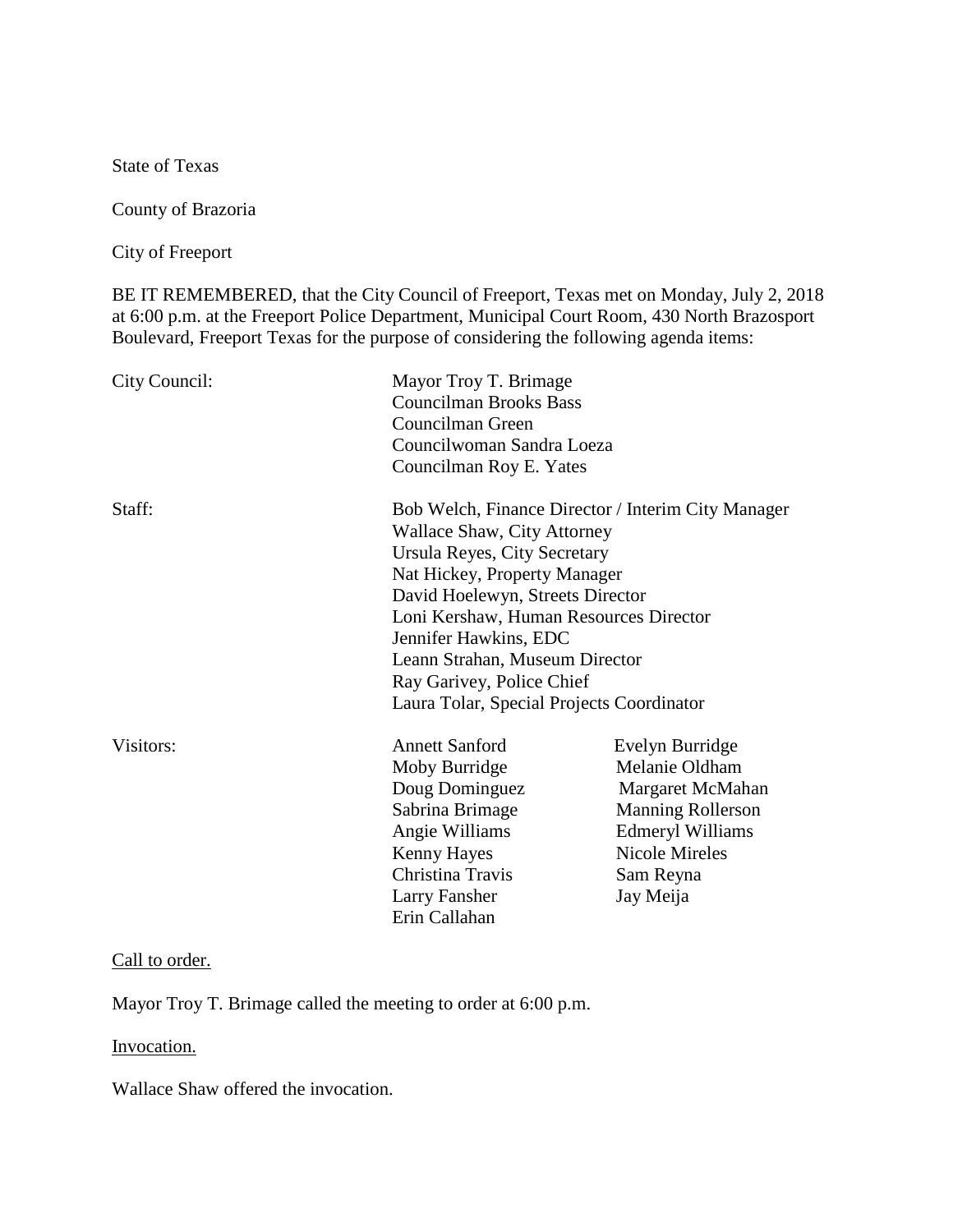### Pledge of Allegiance.

Mayor Troy T. Brimage led the Pledge of Allegiance.

## Attending citizens and their business.

Margaret McMahan said she has been on the same committee for the past 12 years and she wanted to know if there was anything in place on how many meetings someone could miss. Ms. McMahan said she wanted to see all the committee's active and successful and contributing to the city and she sees it as an issue to keeping us going forward. Mayor Brimage said that he would love for Ms. McMahan to recruit some folks.

Manning Rollerson concern was that he sent an open records request in and he hasn't received a response.

Mr. Rollerson also had a concern about a sink hole on  $8<sup>th</sup>$  Street that was getting big.

Mr. Rollerson also stated that on Ash Street by the soccer field they repaved the road but it is falling back into the ditch.

## Consideration of approving the minutes for June 18, 2018 meeting.

On a motion by Councilman Bass, seconded by Councilwoman Loeza, with all present voting "Aye", Council unanimously approved the minutes for June 18, 2018 meeting.

Consideration of Ordinance No. 2018-2152 closing and abandoning 8,717.5 (50 x 174.35  $+$ ) square feet of the Division Street ROW located South of Mystery Harbor Lane and West of the centerline of said right-of-way and authorizing Mayor to sign and City Secretary to attest a deed without warranty conveying City's Interest to Jay Mejia, the adjoining land owner.

On a motion by Councilman Yates, seconded by Councilman Bass, with all present voting "Aye", Council unanimously approved Ordinance No. 2018-2152 closing and abandoning 8,717.5 (50 x 174.35 + -) square feet of the Division Street ROW located South of Mystery Harbor Lane and West of the centerline of said right-of-way and authorizing Mayor to sign and City Secretary to attest a deed without warranty conveying City's Interest to Jay Mejia, the adjoining land owner.

Consideration of Ordinance No. 2018-2153 closing and abandoning portion of Groce Street right of way south of the southern boundary of Mystery Harbor Lane and North of the northern easement of the toe of the northern boundary of the Velasco Townsite levee and authorizing Mayor to sign and City Secretary to attest a deed without warranty conveying the City's interest to Ray Garivey, who was the successful bidder for such portion.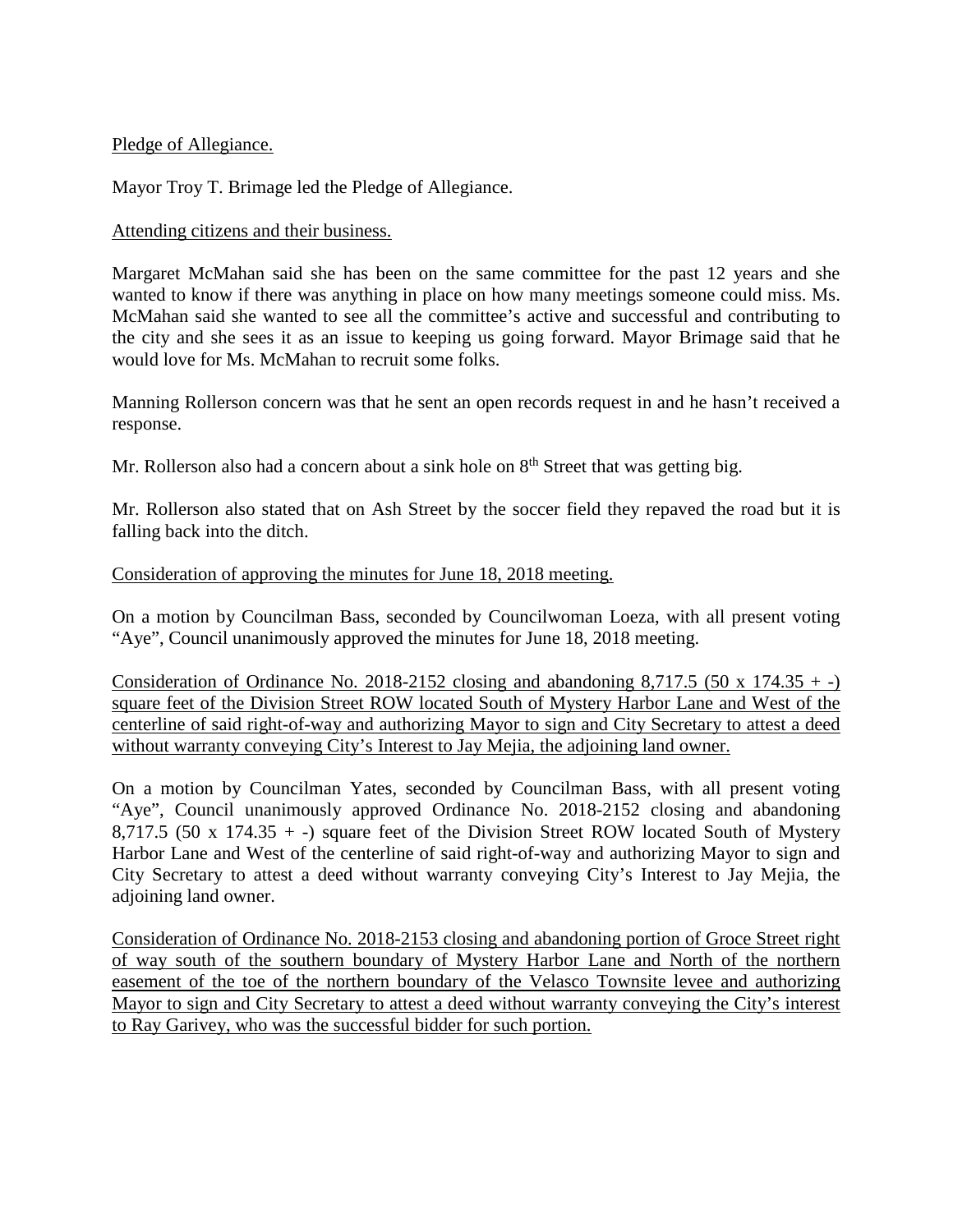Mr. Bass stated that he didn't recall discussing the amount that was in the paperwork. Mayor Brimage said he didn't agree with the \$300,000.00 value. Mayor Brimage said that he thinks that we should stick with what we have been doing with everyone else and not put any values on it.

Tabled

# Consideration of Resolution No. 2018-2552 reappointing Annette Sanford to the Board of Adjustments.

On a motion by Councilman Bass, seconded by Councilman Green, with all present voting "Aye", Council unanimously approved Resolution No. 2018-2552 reappointing Annette Sanford to the Board of Adjustments.

Consideration of agreement between the City of Freeport and the Economic Development Corporation concerning transfer of ownership of LOTS 1, 2, 3, 6, 7, 8, 9, 10, 19 AND 24, BLOCK 694 all in the VELASCO TOWNSITE, of the City of Freeport, Texas, according to the map or plat of said townsite recorded in Volume 32, page 14 of the Deed Records of Brazoria County, Texas to the Economic Development Corporation and authorizing the Mayor to sign and the City Secretary to attest the Special Warranty Deed pursuant to the terms of that agreement.

On a motion by Councilman Bass, seconded by Councilwoman Loeza, with all present voting "Aye", Council unanimously approved the agreement between the City of Freeport and the Economic Development Corporation concerning transfer of ownership of LOTS 1, 2, 3, 6, 7, 8, 9, 10, 19 AND 24, BLOCK 694 all in the VELASCO TOWNSITE, of the City of Freeport, Texas, according to the map or plat of said townsite recorded in Volume 32, page 14 of the Deed Records of Brazoria County, Texas to the Economic Development Corporation and authorizing the Mayor to sign and the City Secretary to attest the Special Warranty Deed pursuant to the terms of that agreement.

Larry Fansher wanted Council and Mayor to elaborate more about these lots and asked if the City owned these lots currently and in what point in time did they acquire these properties. Mayor Brimage stated this Council didn't acquire the property and he didn't know which Council did. Councilman Bass said that it's in the City's name and we have the legal title to the property.

Mr. Hickey stated that this was urban renewal property that they had to take when they purchased other property back in 1960. Larry Fansher asked if this property was obtained for the sport complex. Mayor Brimage said that this Council has moved forward and decided to develop 96 homes.

Melanie Oldham stated that the Urban Renewal Board couldn't transfer but had to sell this land and wanted to know if the City just transfer or do they have to sell it at fair market value. Mayor Brimage asked Ms. Oldham what her concern was if she wanted to stall this process. Melanie Oldham said no she just wanted clarification for the next urban renewal committee meeting.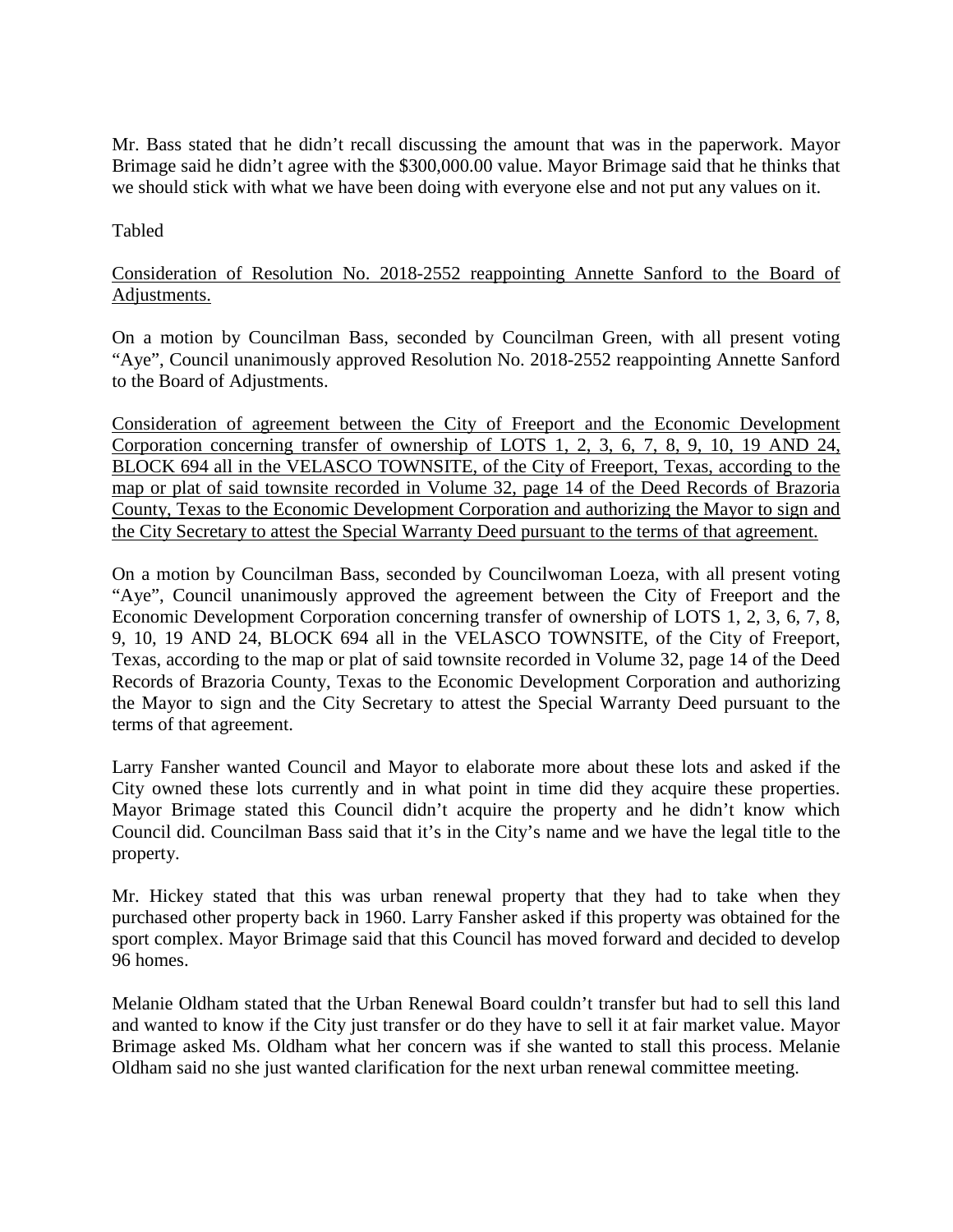Councilman Bass said that Realty World has promised a lot and we want to see them do something.

Councilman Yates asked why we were going to transfer these lots to the EDC instead of the City selling the property. Mayor Brimage said because we would have to put it out for bids and anyone could get it and sit on it and not do anything with it. Mayor Brimage said we finally have a developer that wants to build.

Consideration of accepting and authorizing the property manager to have recorded a deed without warranty, utility easement and a blanket access and construction easement from GAW Realty, LLC.

On a motion by Councilman Bass, seconded by Councilwoman Loeza, with all present voting "Aye", Council unanimously approved accepting and authorizing the property manager to have recorded a deed without warranty, utility easement and a blanket access and construction easement from GAW Realty, LLC.

Consideration of authorizing preparation of documents for the sale of City owned property, known as Lot 11, Block 36, 651 Old Surfside Road, Tax ID 8110-0395-000.

Tabled

Consideration of authorizing preparation of documents for the sale of City owned property, known as Lot 23, Block 729, Velasco Townsite, 1321 North Avenue M, Tax ID 261468.

On a motion by Councilman Bass, seconded by Councilman Green, with all present voting "Aye", Council unanimously approved setting a bid date for August 6, 2018 authorizing preparation of documents for the sale of City owned property, Known as Lot 23, Block 729, Velasco Townsite, 1321 North Avenue M, Tax ID 261468.

Consideration of authorizing City Secretary to publish in the Facts a notice that applications will be accepted to fill vacancies on Urban Renewal, Planning Commission, Library Board and Beautification Committee.

On a motion by Councilman Bass, seconded by Councilman Yates, with all present voting "Aye", Council unanimously approved authorizing City Secretary to publish in the Facts a notice that applications will be accepted to fill vacancies on Urban Renewal, Planning Commission, Library Board and Beautification Committee.

Consideration of replacing the sanitary sewer main for the 900 Block of West Second Street, between Beech Street and Cedar Street and authorizing the Mayor to sign a letter agreement with Veolia giving the City's approval.

Mr. Welch said that the cost would be \$54,045.00 dollars to replace the sanitary sewer main between Beech Street and Cedar Street behind On the River Restaurant. Mayor Brimage stated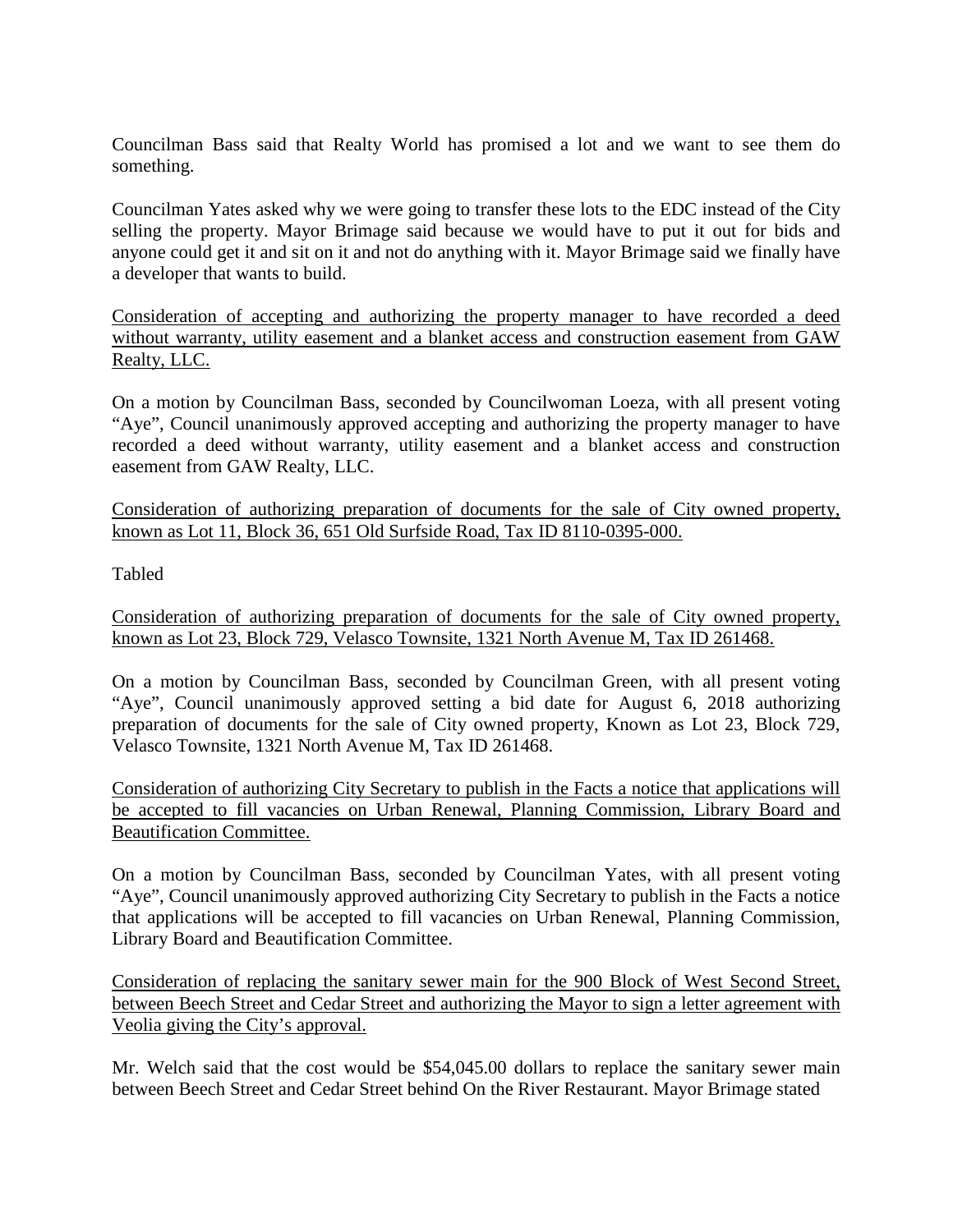he spoke with Jerry Meeks and it is something that needs to be done because it is in very bad shape.

On a motion by Councilman Yates, seconded by Councilman Bass, with all present voting "Aye", Council unanimously approved replacing the sanitary sewer main for the 900 Block of West Second Street, between Beech Street and Cedar Street and authorizing the Mayor to sign a letter agreement with Veolia giving the City's approval.

### Presentation and consideration of approving Audit for the 2016-2017 fiscal year.

Kevin Cadenhead from Kennemer Masters and Lunsford gave a presentation from this year's audit. Mr. Cadenhead stated that overall the audit went well but for three years in a row there have been material weakness.

Mayor Brimage stated that they were not going to approve this tonight so that the Council members had time to review it and we would put it on the next agenda.

Melanie Oldham asked Mr. Cadenhead if the City and EDC were blended or separate in the audit. Mr. Cadenhead said they are blended.

Tabled

Consideration of changing Golf and EMS Enterprise funds in the current and all future City budgets to special revenue funds as requested by the Auditors.

On a motion by Councilman Yates, seconded by Councilman Green, with all present voting "Aye", Council unanimously approved changing Golf and EMS Enterprise funds in the current and all future City budgets to special revenue funds as requested by the Auditors.

## Consideration of taking action on any other item discussed in Executive Session.

No Action Taken.

Work Session:

Mayor Troy T. Brimage announcements and comments.

Mayor Brimage said that the concerts on the river have been a huge hit. We had food vendors and Karbach Brewery were there handing out free beer.

Mayor Brimage stated the mosquitos are bad but we are continuing to spray.

Mayor Brimage said the splash pad is packed with kids every day. He said we should have a parking lot over there soon.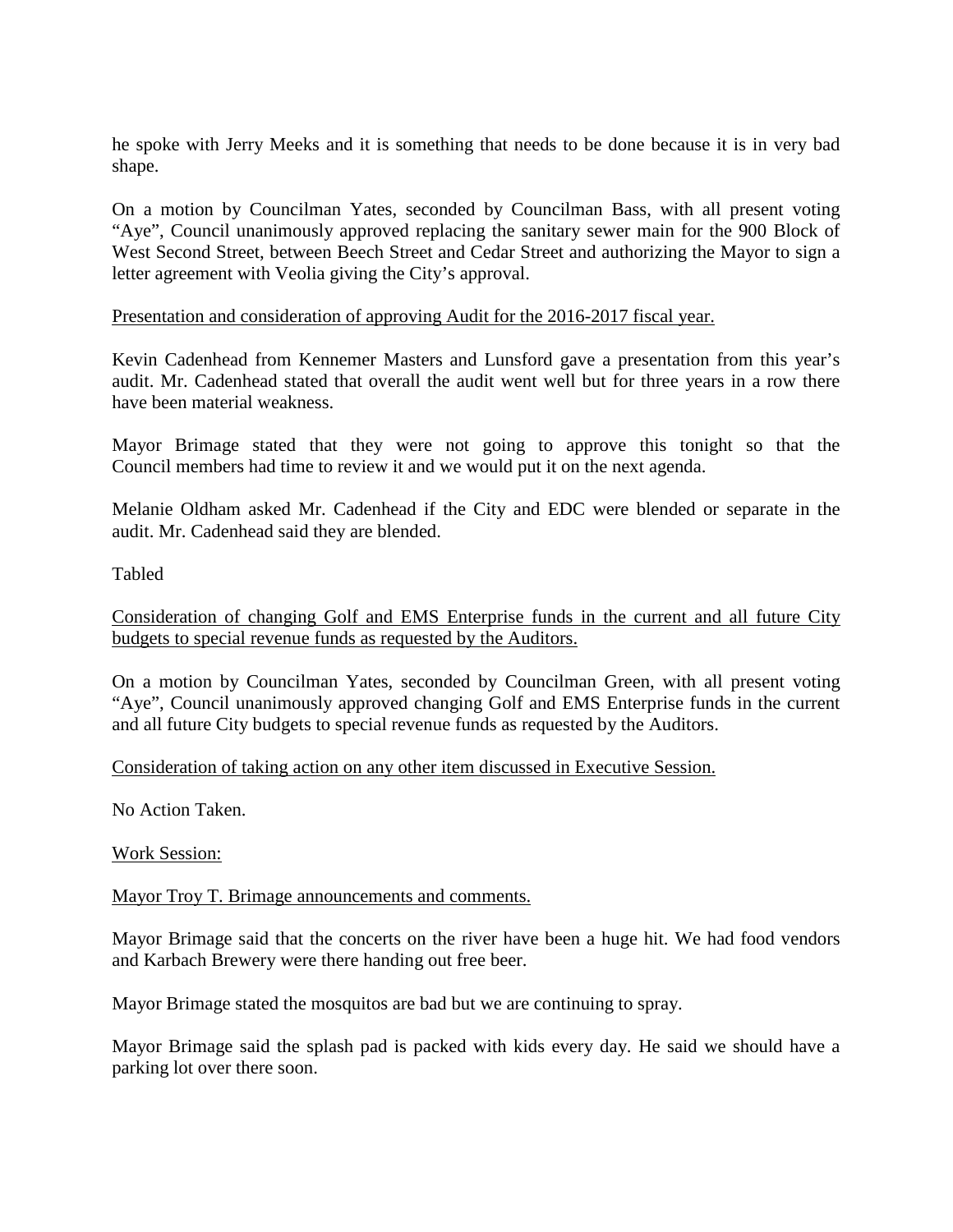Mayor Brimage also said that the lights at Arrington Park are fixed.

## Councilman Green Ward A.

Councilman Green said that on the corner of West  $1<sup>st</sup>$  they have some plants that are obstructing the four ways stop.

Councilman Green asked if a "slow children at play" sign could be put up on West 9<sup>th</sup> Street.

## Councilman Bass Ward B.

Councilman Bass asked if we could install a "slow children at play" sign by the splash pad.

Councilman Bass asked if we could get Velasco Drainage Engineer to come talk to us about flood issues.

#### Councilwoman Loeza Ward C.

Councilwoman Loeza said that the music and atmosphere was great at the rocking the river concert.

Councilwoman Loeza stated that a few people have been asking her how often they spray but she says she can see a difference already.

Councilwoman Loeza said on Victoria and Autrey there is a curb without any protection.

Councilwoman Loeza asked about the concrete at the Golf Course and when Sorrell Construction was going out to pick that up. David Hoelewyn said that they would start Monday.

#### Councilman Yates Ward D.

Councilman Yates said that they changed the fish advisory signs but they changed them on the new river.

Melanie Oldham stated that the pictures she provided for Council is what she got from the Texas Department of State Health. She said they put the signs on the new Brazos River but because the old Brazos River hasn't had the fish tested since 1998 they can't say if it's ok to fish there.

Councilman Yates advised the citizens that if they have a complaint about the City to call their Councilmember.

Councilman Yates asked if anyone has heard from Kendig Keist. Jennifer Hawkins said that they cancelled their meeting in June and moved it to July to get more information on the Transportation and Infrastructure report.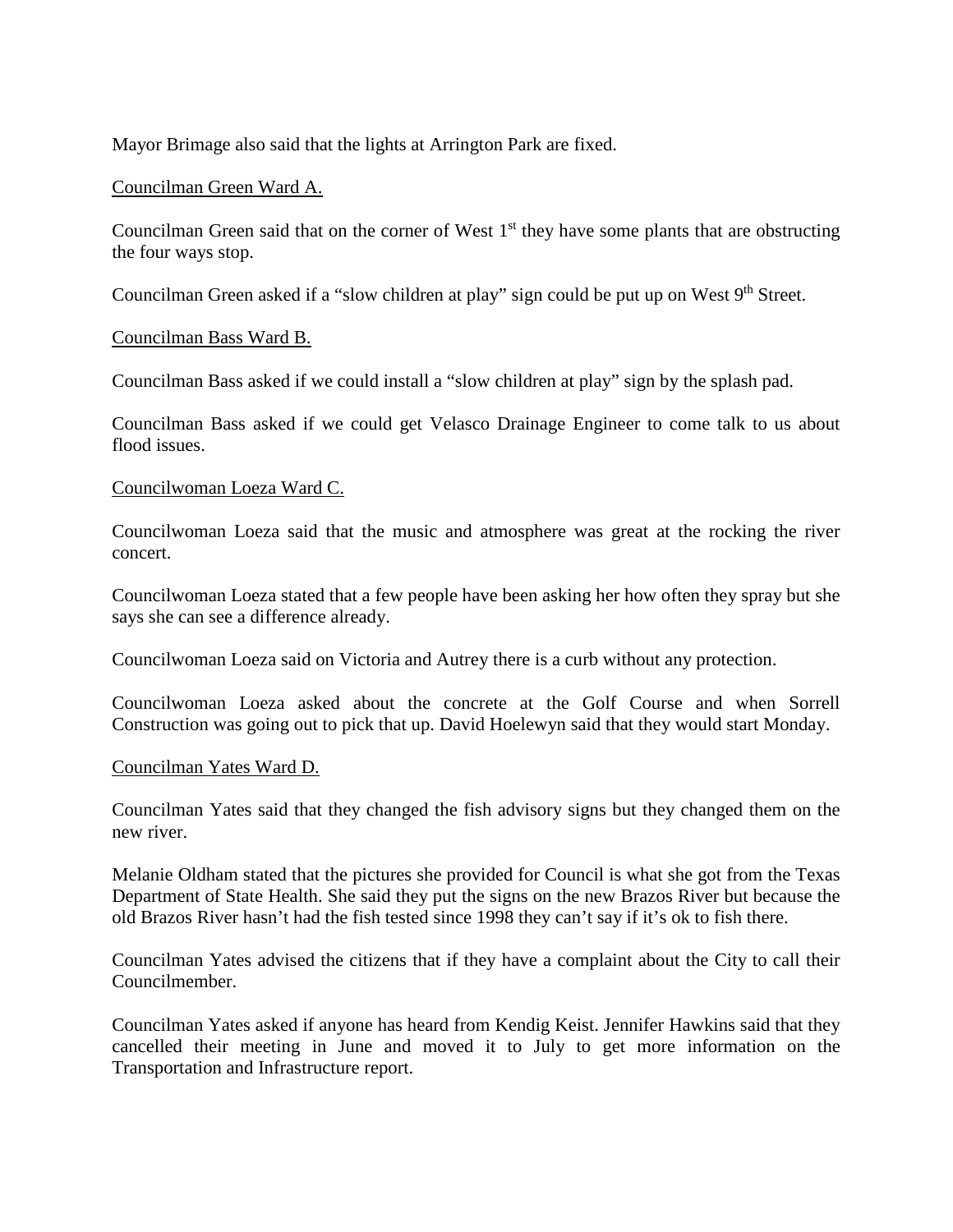Manning Rollerson stated that on the corner of North Avenue J there was a big tree and you can't see what is coming from the left side.

Updates on current infrastructure.

Commerce Street water and sewer project- Engineering phase Lift Station and Force main – South Avenue A SSO plan camera inspection - hasn't started 1200 Block of Avenue S - water and sewer line Engineer estimate water tower improvements – CDBG Grant funds Beach road improvement FEMA funds – J.P. Bryan Road Alley pothole repairs / concrete work / drainage Zapata ditch and 288 – Hayes property 1600 Block of North Ave T – Driveway pipes for new homes completed 1500 Block of Broad – alley improvements (need to rent tiller) 1600 Block  $5<sup>th</sup> Street - \text{curb}$ , gutter and sidewalk 1600 Block  $6<sup>th</sup> Street - \text{curb}$ , gutter and sidewalk Yaupon and  $11<sup>th</sup>$  Street – replacing concrete  $4<sup>th</sup>$  Street between Dixie and 288 – Street improvement (replace concrete street) Inlet cleaning due to rainy weather New 20" storm pump installed at Mystery Harbor pump station

## Update on reports / concerns from Department heads.

David Hoelewyn said that Sorrell Construction is still working on  $4<sup>th</sup>$ ,  $8<sup>th</sup>$  and  $11<sup>th</sup>$  Streets.

Leann Strahan thanked everyone that went out to the Community Cocktail Soiree

Leann Strahan said she has Market Day coming up this Sunday and she has more and more vendors each time and it's really growing.

Leann Strahan also reminded everyone of Kidfest July 28, 2018.

Leann Strahan said she is started to take down the Mother Goose Exhibit and she is going to start putting up a Bach to School Exhibit in August.

Jennifer Hawkins said she has been working closely with Realty World and trying to get that paperwork going.

Jennifer Hawkins thanked Mayor Brimage for promoting rocking the river concerts.

Melanie Oldham stated that she goes to the EDC meetings and there has been discussion about the Wong property. She asked if we really wanted heavy industry in the City and she said that it needs to be looked over closely and not just a group of people deciding.